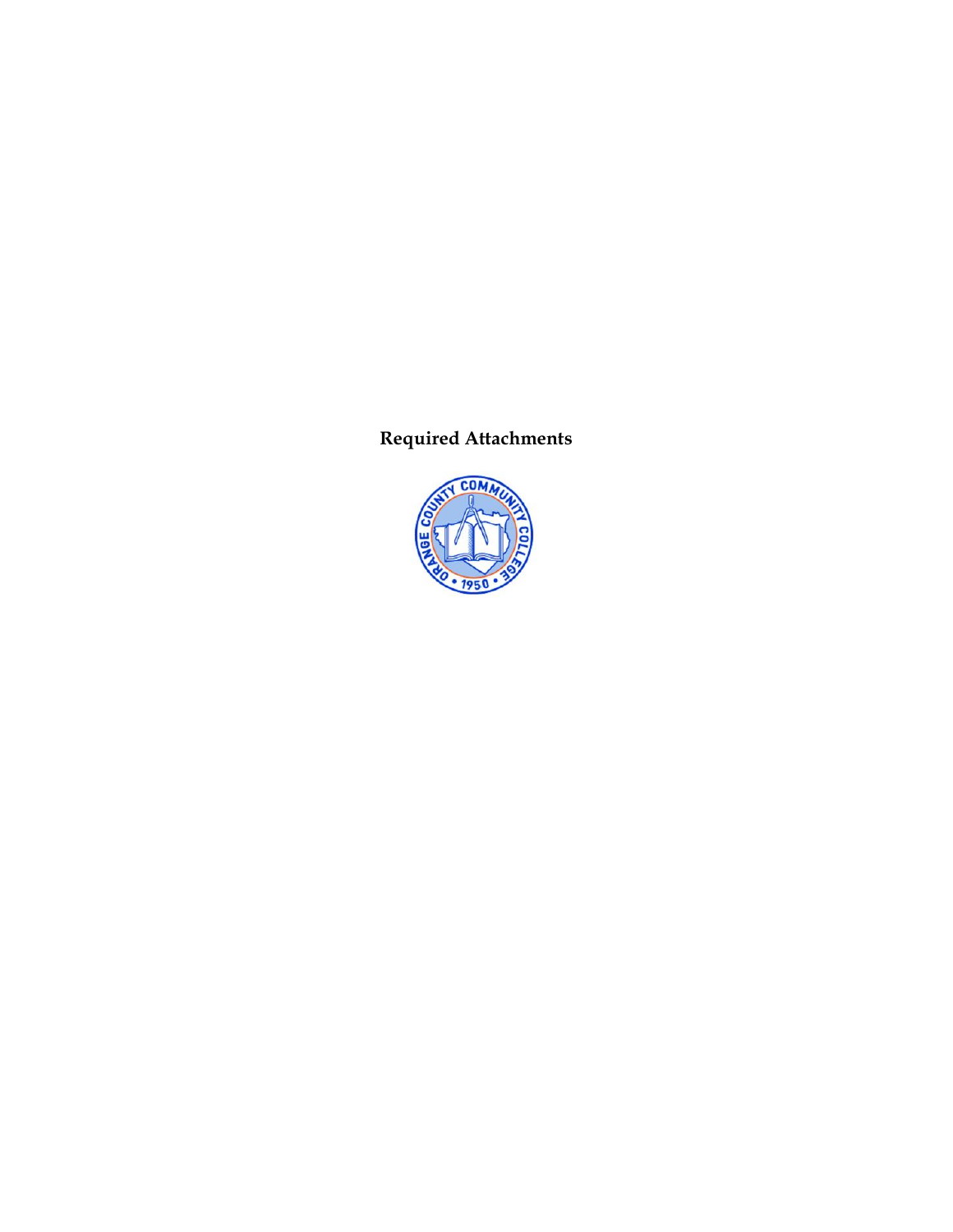## *Attachment I Orange County Community College – Five Year Budget Projections*

|                |                             | Projected |          |         |         |         |         |
|----------------|-----------------------------|-----------|----------|---------|---------|---------|---------|
| Category       | Item                        | FY 2008   | FY 2009  | FY 2010 | FY 2011 | FY 2012 | FY 2013 |
| Revenue        | <b>Tuition- Credit</b>      |           | 5.23%    | 6.13%   | 5.03%   | 4.94%   | 5.86%   |
|                | <b>Tuition - Non Credit</b> |           | 2.00%    | 3.00%   | 2.00%   | 2.00%   | 3.00%   |
|                | <b>State Aid</b>            |           | 5.72%    | 2.95%   | 7.60%   | 6.36%   | 6.18%   |
|                | <b>County Aid</b>           |           | 6.00%    | 6.00%   | 6.00%   | 6.00%   | 6.00%   |
|                | Chargebacks                 |           | 8.00%    | 6.00%   | 6.00%   | 6.00%   | 6.00%   |
|                | <b>Service Fees</b>         |           | 6.00%    | 5.75%   | 5.50%   | 5.25%   | 5.00%   |
|                | <b>Self Sustaining</b>      |           | 5.00%    | 5.00%   | 5.00%   | 5.00%   | 5.00%   |
|                | Other                       |           | 2.00%    | 2.50%   | 3.00%   | 3.00%   | 3.00%   |
|                | <b>Fund Balance</b>         |           |          |         |         |         |         |
|                | Total                       |           | 3.95%    | 5.25%   | 5.99%   | 5.66%   | 5.92%   |
| <b>Expense</b> | <b>Personal Services</b>    |           | 4.50%    | 4.50%   | 4.50%   | 4.50%   | 4.50%   |
|                | Equipment                   |           | 5.00%    | 5.00%   | 5.00%   | 5.00%   | 5.00%   |
|                | <b>Contract Services</b>    |           | $-2.80%$ | 6.00%   | 5.00%   | 5.00%   | 5.00%   |
|                | <b>Benefits</b>             |           | 8.00%    | 8.00%   | 8.00%   | 8.00%   | 8.00%   |
|                | Total                       |           | 4.17%    | 5.60%   | 5.47%   | 5.50%   | 5.52%   |

|  | Assumption Table: by % of inc./dec from previous Budget Year |
|--|--------------------------------------------------------------|
|  |                                                              |

|                |                             |     | Projected  |              |                |           |                 |    |                 |      |                 |          |            |
|----------------|-----------------------------|-----|------------|--------------|----------------|-----------|-----------------|----|-----------------|------|-----------------|----------|------------|
| Category       | Item                        |     | FY 2008    |              | FY 2009        |           | FY 2010         |    | FY 2011         |      | FY 2012         |          | FY 2013    |
| Revenue        | <b>Tuition- Credit</b>      | \$  | 15.719.890 | s            | 16.541.381     | - \$      | 17.554.541      | S  | 18.437.587      | S    | 19.348.621      | S        | 20.481.897 |
|                | <b>Tuition - Non Credit</b> | \$  | 54.450     | -S           | 55.539         | - \$      | 57.205          | s  | 58.349          | -S   | 59.516          | -S       | 61.302     |
|                | <b>State Aid</b>            | \$  | 12.068.163 | S            | 11.929.063     | -S        | 12.280.800      | s  | 13.213.922      | - \$ | 14.054.191      | S        | 14.922.786 |
|                | <b>County Aid</b>           | \$  | 14,977,356 | S            | 15,875,997 \$  |           | 16.828.557      | S  | 17.838.271      | - \$ | 18.908.567      | -S       | 20,043,081 |
|                | Chargebacks                 | \$  | 1,745,000  | S            | 1,884,600      | - \$      | 1,997,676       | S  | 2,117,537 \$    |      | 2,244,589       | -S       | 2,379,264  |
|                | <b>Service Fees</b>         | \$  | 1.716.000  | -S           | 1.818.960      | <b>\$</b> | 1.923.550       | -S | 2.029.345       | - \$ | 2.135.886       | -S       | 2.242.680  |
|                | <b>Self Sustaining</b>      | \$  | 900.000    | S            | 945.000        | - \$      | 992.250         | S  | 1.041.863 \$    |      | 1.093.956       | -S       | 1,148,653  |
|                | Other                       | \$  | 325.550    | -S           | 332.061        | - \$      | 340.363 \$      |    | 350.573 \$      |      | 361.091 \$      |          | 371.923    |
|                | <b>Fund Balance</b>         | \$  | ٠          |              |                |           |                 |    |                 |      |                 |          |            |
|                | Total                       | \$  | 47.506.409 | $\mathbf{s}$ | 49,382,601 \$  |           | 51,974,942 \$   |    | 55,087,447 \$   |      | 58,206,417 \$   |          | 61.651.588 |
|                | %                           |     |            |              | 3.95%          |           | 5.25%           |    | 5.99%           |      | 5.66%           |          | 5.92%      |
| <b>Expense</b> | <b>Personal Services</b>    | \$. | 28.037.774 | S            | 29.299.474     | - \$      | 30.617.950      | s  | 31.995.758      | - \$ | 33,435,567      | <b>s</b> | 34.940.168 |
|                | Equipment                   | \$  | 333,732 \$ |              | 350,419 \$     |           | 367.940 \$      |    | 386,337 \$      |      | 405,653 \$      |          | 425,936    |
|                | <b>Contract Services</b>    | \$  | 7,677,245  | S            | 7,462,282 \$   |           | 7.910.019       | S  | 8.305.520 \$    |      | 8.720.796       | -S       | 9,156,836  |
|                | <b>Benefits</b>             | \$  | 11.457.658 | S            | 12,374,271     | - \$      | 13.364.212      | S  | 14.433.349      | - \$ | 15,588,017      | -S       | 16.835.059 |
|                | Total                       | \$. | 47.506.409 | \$.          | 49,486,445 \$  |           | 52.260.121 \$   |    | 55,120,964 \$   |      | 58,150,034 \$   |          | 61.357.998 |
|                | %                           |     |            |              | 4.17%          |           | 5.60%           |    | 5.47%           |      | 5.50%           |          | 5.52%      |
|                | Surplus/Gap                 |     |            | S            | $(103.844)$ \$ |           | $(285, 179)$ \$ |    | $(33,517)$ \$   |      | 56.383 \$       |          | 293.590    |
| Fund Bal.      |                             |     |            | S.           | $(103.844)$ \$ |           | $(389, 023)$ \$ |    | $(422, 540)$ \$ |      | $(366, 157)$ \$ |          | (72, 568)  |
|                | %rev. over exp.             |     |            |              | $-0.22%$       |           | $-0.36%$        |    | 0.51%           |      | 0.17%           |          | 0.40%      |

| <b>Proposed Tuition Increase</b> |      | 100           |   | 100     |     | 100        | 100     |      | 100                    |
|----------------------------------|------|---------------|---|---------|-----|------------|---------|------|------------------------|
| <b>Proposed Tuition</b>          | 3100 | 3200          |   | 3300    |     | 3400       | 3500    |      | 3600                   |
| <b>Qumulative Increase</b>       |      | 100           |   | 200     |     | 300        | 400     |      | 500                    |
| Revenue Increase                 |      |               |   |         |     |            |         |      |                        |
| Year                             |      | \$<br>438,600 | S | 451.758 | -S  | 460.793 \$ | 470.009 | - \$ | 484.109                |
| <b>Qumulative</b>                |      | \$<br>438,600 | S | 890.358 | \$. | 1,351,151  | \$      |      | 1,821,160 \$ 2,305,269 |
| % Tuition Increase               |      | 3.2%          |   | 3.1%    |     | 3.0%       | 2.9%    |      | 2.9%                   |

|                            |               |      | Stagger Years |      |              |      |              |                          |      |                          |
|----------------------------|---------------|------|---------------|------|--------------|------|--------------|--------------------------|------|--------------------------|
|                            | Projected     |      |               |      |              |      |              |                          |      |                          |
|                            | FY 2007       |      | FY 2008       |      | FY 2009      |      | FY 2010      | FY 2011                  |      | FY 2012                  |
| AAFTE (Funded)             | 4.300         |      | 4.386         |      | 4.518        |      | 4.608        | 4.700                    |      | 4.841                    |
| <b>IFTE Rate</b>           | \$<br>2.525   | - \$ | 2.675         | - \$ | 2,800        | - \$ | $2.925$ \$   | 3,050                    | - \$ | 3,175                    |
| <b>Rental Aid</b>          | \$<br>426.563 | S    | 426.563       |      |              |      | -            | $\overline{\phantom{0}}$ | S    | $\overline{\phantom{a}}$ |
| <b>Base Aid \$\$</b>       | \$10.857,500  |      | \$11,502,500  |      | \$12,280,800 |      | \$13,213,922 | \$14,054,191             |      | \$14,922,786             |
| <b>Total State Aid</b>     | \$11.284.063  |      | \$11,929,063  |      | \$12,280,800 |      | \$13,213,922 | \$14,054,191             |      | \$14,922,786             |
| <b>Enrollment Increase</b> |               |      | 2.00%         |      | 3.00%        |      | 2.00%        | 2.00%                    |      | 3.00%                    |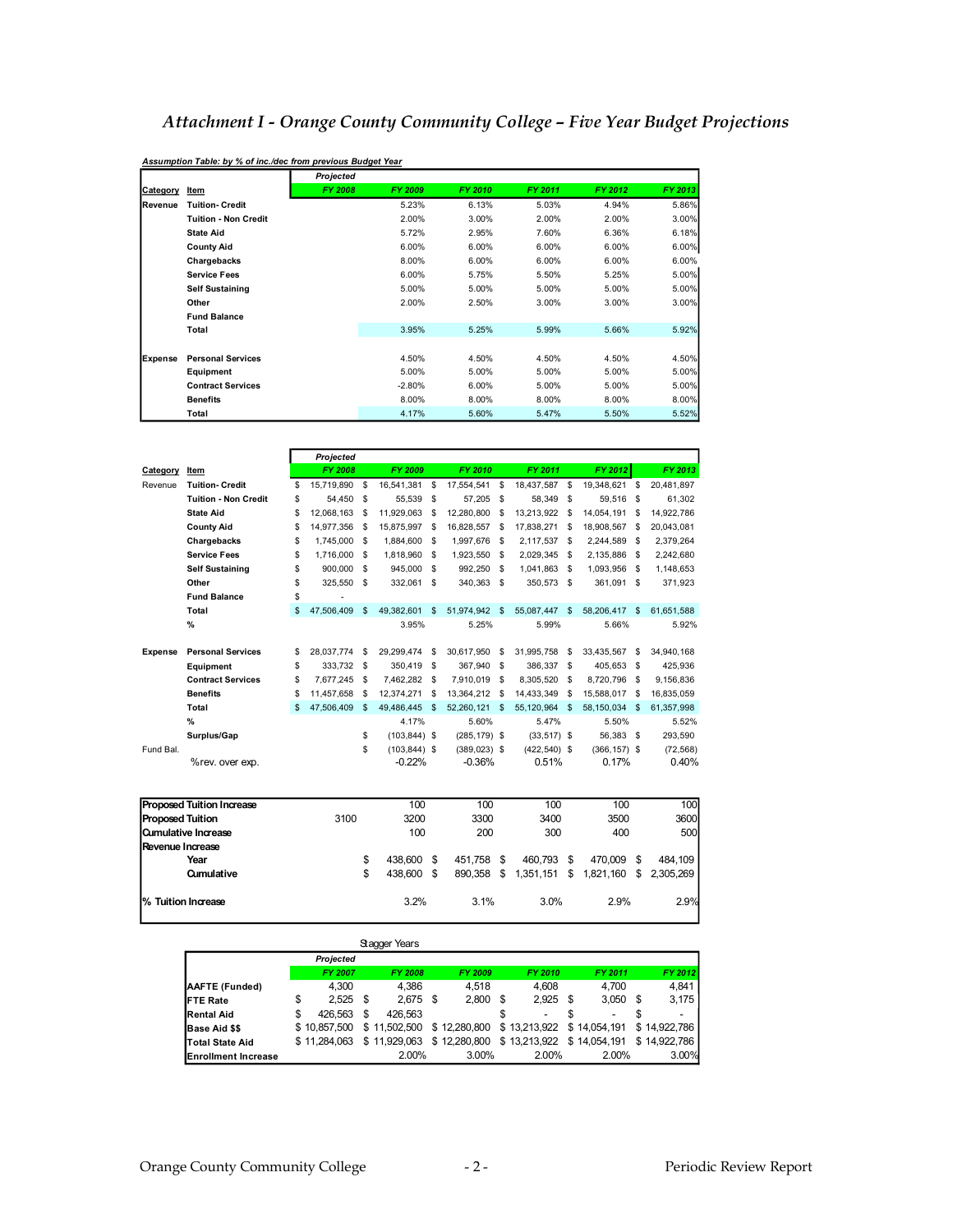|             |                | <b>ENRO</b>                                                                                                                |                                  | ORANGE                      | LLMENT PLANNING UPDATE, 2009-10 THROUGH 2013-14 |                           |                        |                                             |                        |
|-------------|----------------|----------------------------------------------------------------------------------------------------------------------------|----------------------------------|-----------------------------|-------------------------------------------------|---------------------------|------------------------|---------------------------------------------|------------------------|
|             |                |                                                                                                                            | <b>FALL</b>                      | <b>HEADCOUNT AND ANNUAL</b> | AVERAGE                                         | Ë                         |                        |                                             |                        |
|             |                | 7009.11                                                                                                                    |                                  |                             | <b>7010-11</b>                                  |                           |                        | 2011-12                                     |                        |
|             | 副<br>Headcount | Conversion<br>g<br>Facto                                                                                                   | Average<br>FTE*<br>Annual        | Headcount<br>ᇛ              | Conversion<br>Factors                           | Average<br>Ë<br>Annual    | <u>Head count</u><br>Ē | Conversion<br>Factors                       | Average<br>È<br>Annual |
| Total       | 684            |                                                                                                                            | 4595.0                           | 6967                        |                                                 | 4664.0                    | 7106                   |                                             | Q<br>4757.             |
| Full-time   | 3708           | Ш.<br>g<br>0.824<br>×                                                                                                      | 3055.7                           | $\asymp$<br>3764            | $\mathbf{H}$<br>0.82408                         | 3101.8                    | 383                    | Ш<br>0.82408<br>$\asymp$                    | 3163.6                 |
| First-time  | $\frac{38}{2}$ |                                                                                                                            |                                  | 1408                        |                                                 |                           | 1436                   |                                             |                        |
| Transfer    | 8              |                                                                                                                            |                                  | ίēι                         |                                                 |                           | 195                    |                                             |                        |
| Contin/Retm | 2133           |                                                                                                                            |                                  | 2165                        |                                                 |                           | 2208                   |                                             |                        |
| Part-time   | 3157           | Ш<br>98<br>0.487<br>×                                                                                                      | 1539.3                           | $\asymp$<br>3204            | П<br>0.48758                                    | 1562.2                    | 3268                   | π<br>0.48758<br>$\asymp$                    | 1593.4                 |
|             |                | 2012-13                                                                                                                    |                                  |                             | 2013-14                                         |                           |                        |                                             |                        |
|             | 同<br>Headcount | Ţ<br>Conversion<br>ta<br>E                                                                                                 | <b>Average</b><br>FTE*<br>Annual | ᇛ<br>Headcount              | Conversion<br>Factors                           | Average<br>FTE*<br>Annual |                        |                                             |                        |
|             |                |                                                                                                                            |                                  |                             |                                                 |                           |                        | - Reporting Annual Average FTE              |                        |
| Total       | 7284           |                                                                                                                            | 4876.1                           | 7466                        |                                                 | 4997.8                    |                        | The Annual Average FTE that will contribute |                        |
| Full-time   | 3935           | $\mathsf{H}% _{\mathsf{H}}^{\ast}(\mathcal{M}_{0})\cong\mathsf{H}_{\mathsf{H}}^{\ast}(\mathcal{M}_{0})$<br>g<br>0.824<br>× | 3242.7                           | $\asymp$<br>4033            | Ш<br>0.82408                                    | 3323.5                    |                        | to overall funded FTE; AAFTE should include |                        |
| First-time  | 1472           |                                                                                                                            |                                  | 1509                        |                                                 |                           |                        | all State-aidable instruction, both credit  |                        |
| Transfer    | g              |                                                                                                                            |                                  | ă                           |                                                 |                           |                        | and non-credit (i.e., Non-Credit Remedial   |                        |
| Contin/Retm | 2263           |                                                                                                                            |                                  | 2319                        |                                                 |                           |                        | and State-Aidable Auditors)                 |                        |
| Part-time   | $3350 \times$  | $\overline{\mathbb{I}}$<br>8<br>0.487                                                                                      | 1633.4                           | $\asymp$<br>3434            | $0.48758 =$                                     | 1674.3                    |                        |                                             |                        |
|             |                | Please return this form by April 17, 2009 to:                                                                              |                                  |                             |                                                 |                           |                        | Respondent: Christine Work                  |                        |
|             |                | Peter D. Brickman, Office of Institutional Research at                                                                     |                                  |                             |                                                 |                           |                        | Phone: (845) 341-4763                       |                        |
|             |                |                                                                                                                            | Peter.Brickman@SUNY.EDL          |                             |                                                 |                           | E-Mail:<br>Fax         | christine.work@sunyorange.edu               |                        |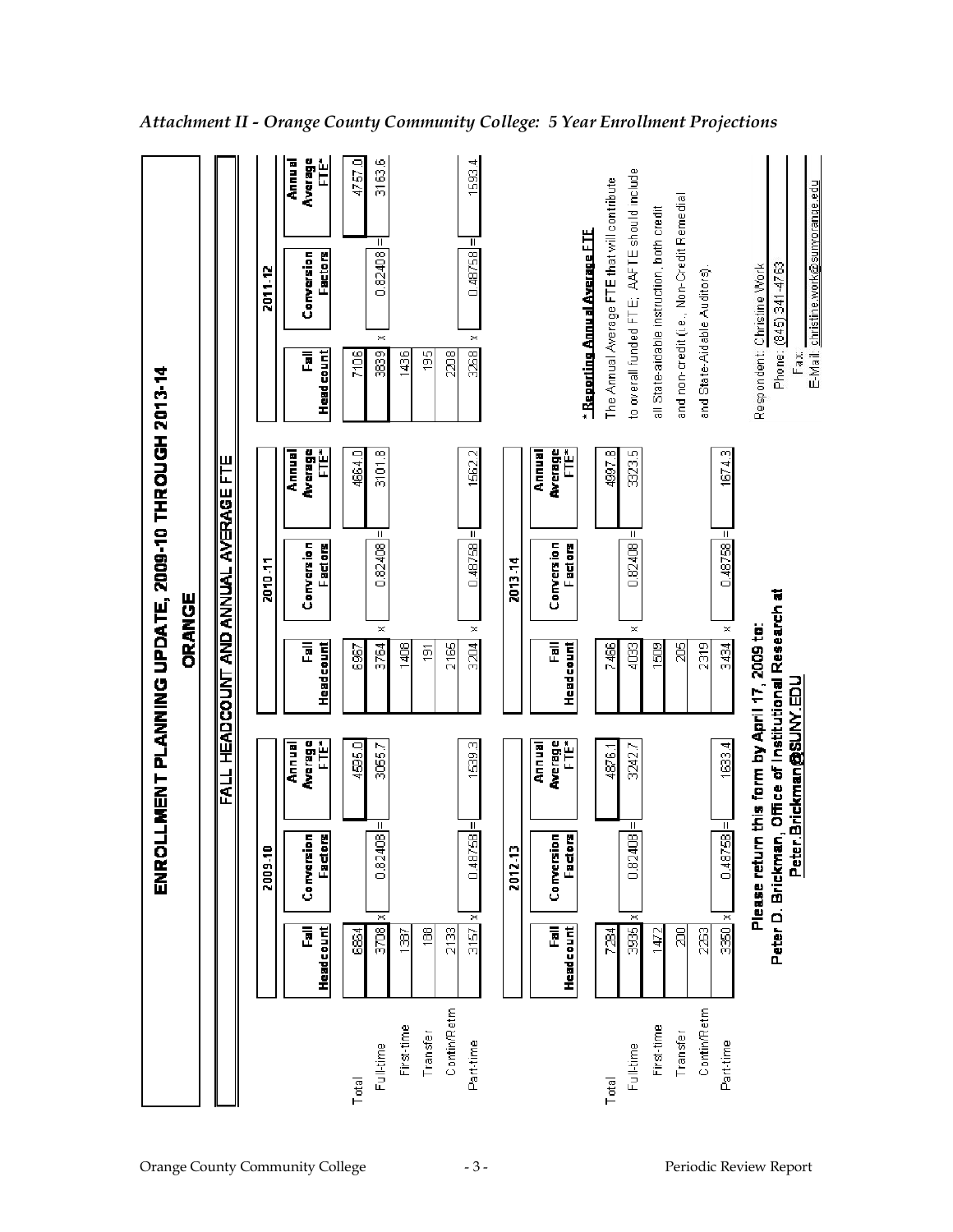|                                                   | <b>Fall 2008</b>               | <b>Fall 2007</b>  | <b>Fall 2006</b>                | <b>Fall 2005</b>                |
|---------------------------------------------------|--------------------------------|-------------------|---------------------------------|---------------------------------|
|                                                   | <b>Freeze</b><br><b>Banner</b> | <b>Freeze SDF</b> | <b>Freeze</b><br><b>Datatel</b> | <b>Freeze</b><br><b>Datatel</b> |
| <b>Total Headcount</b>                            | 6,763                          | 6,602             | 6,524                           | 6,441                           |
| Full Time (12 or more credit hours)               | 3,653                          | 3,452             | 3,320                           | 3,344                           |
| <b>Part Time</b>                                  | 3,110                          | 3,150             | 3,204                           | 3,097                           |
| <b>Total Credit Hours</b>                         | 65,936.0                       | 63,134.0          | 62,028.0                        | 61,792.0                        |
| <b>Annual FTE</b>                                 | 2,197.9                        | 2,104.5           | 2,067.6                         | 2,059.7                         |
| Location:                                         |                                |                   |                                 |                                 |
| <b>Newburgh - Total Headcount</b><br>(duplicated) |                                |                   |                                 |                                 |
|                                                   | 1,356.0                        |                   | 1,178.0                         | 1,180.0                         |
| <b>Newburgh - Total Credit Hours</b>              | 9,882.0                        |                   | 8,337.0                         | 7,923.0                         |
| <b>Newburgh - Annual FTE</b>                      | 327.4                          |                   | 277.9                           | 264.1                           |
| <b>CCHS</b> - Total Headcount                     | 842                            | 745               | 750                             | 612                             |
| <b>CCHS - Total Credit Hours</b>                  | 3,674.0                        | 3,371.0           |                                 |                                 |
| <b>Non-Credit State Aidable:</b>                  |                                |                   |                                 |                                 |
| <b>Total Credit Hours</b>                         | 805.9                          |                   |                                 |                                 |
| <b>Annual FTE</b>                                 | 26.9                           |                   |                                 |                                 |
| <b>Student Type:</b>                              |                                |                   |                                 |                                 |
| <b>First Time</b>                                 | 1,775                          | 1,786             | 1,605                           | 1,654                           |
| <b>Transfer</b>                                   | 307                            | 259               | 315                             | 295                             |
| Continuing                                        | 3,275                          | 3,148             | 3,243                           | 3,207                           |
| Returning                                         | 554                            | 664               | 611                             | 673                             |
| <b>Concurrently Enrolled in HS</b>                | 851                            | 745               | 750                             | 612                             |
| Race/Ethnicity:                                   |                                |                   |                                 |                                 |
| American Indian/ Alaskan Native                   | 23                             | 19                | 21                              | 27                              |
| Asian/Pacific Islander                            | 195                            | 156               | 160                             | 153                             |
| <b>Black, Non-Hispanic</b>                        | 737                            | 659               | 628                             | 622                             |
| Hispanic                                          | 1,050                          | 973               | 846                             | 832                             |
| White, Non-Hispanic                               | 4,405                          | 4,334             | 4,153                           | 4,193                           |
| <b>Unknown</b>                                    | 353                            | 461               | 716                             | 614                             |
| Gender:                                           |                                |                   |                                 |                                 |
| <b>Total Males</b>                                | 2,803                          | 2,679             | 2,521                           | 2,502                           |
| <b>Total Females</b>                              | 3,960                          | 3,923             | 4,003                           | 3,939                           |
| <b>Not Reported</b>                               |                                |                   |                                 |                                 |
| Age:                                              |                                |                   |                                 |                                 |
| Under 18                                          | 1,108                          | 678               | 928                             | 798                             |
| $18-19$                                           | 2,254                          | 2,131             | 1,997                           | 2,000                           |
| $20 - 21$                                         | 1,159                          | 1,279             | 1,151                           | 1,125                           |
| $22 - 24$                                         | 727                            | 775               | 709                             | 695                             |
| $25 - 29$                                         | 522                            | 600               | 536                             | 516                             |
| 30-34                                             | 276                            | 310               | 299                             | 334                             |
| 35-39                                             | 259                            | 276               | 313                             | 358                             |
| 40-49                                             | 364                            | 433               | 463                             | 452                             |
| 50-64                                             | 91                             | 114               | 117                             | 160                             |
| <b>65 &amp; Over</b>                              |                                |                   |                                 |                                 |
|                                                   | $\overline{3}$                 | $\overline{4}$    | $\overline{4}$                  | $\overline{3}$                  |

## *Attachment III* **Orange County Community College**  *Enrollment Fall 2005 – Fall 2008*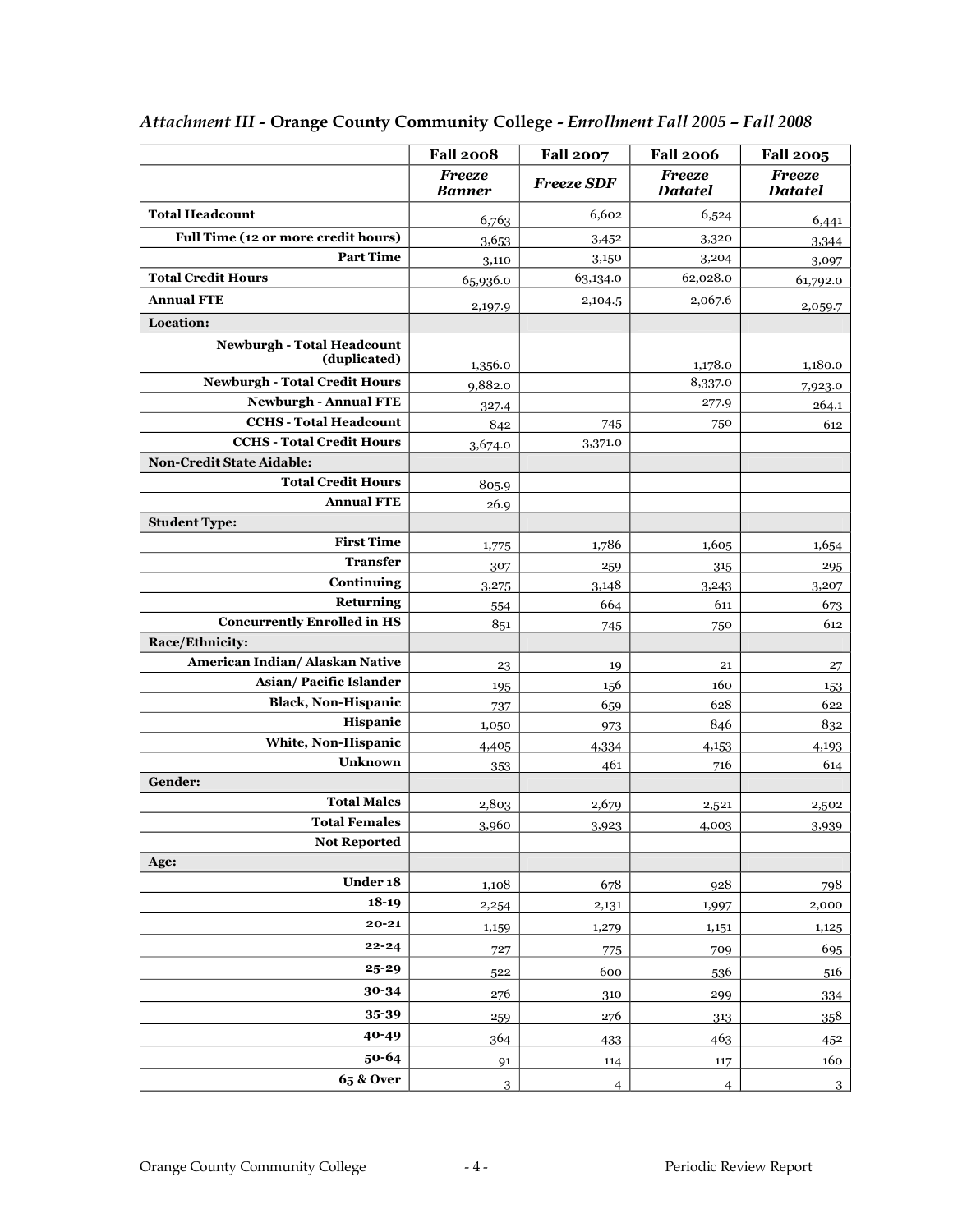## *Attachment IV Middle States Commission on Higher Education Institutional Profile 20082009*

| A. General Information                      |                                             |                                             |
|---------------------------------------------|---------------------------------------------|---------------------------------------------|
|                                             | Data on File (2007-08)                      | IP Data (2008-09)                           |
| <b>Institution Name</b>                     | Orange County Community College             | Orange County Community College             |
| <b>Address</b>                              | 115 South Street<br>Middletown, NY 10940    | 115 South Street<br>Middletown, NY 10940    |
| <b>Telephone</b>                            | 845 344 6222                                | 845 344 6222                                |
| Fax                                         | 845 343 1228                                | 845 343 1228                                |
| Website                                     | www.orange.cc.ny.us                         | www.sunyorange.edu                          |
| Control                                     | Public                                      | Public                                      |
| <b>Carnegie Classification</b>              | Associate's - Public Rural-serving<br>Large | Associate's - Public Rural-serving<br>Large |
| <b>Affiliation</b>                          | Supervised by SUNY                          | Supervised by SUNY                          |
| Calendar                                    | Semester                                    | Semester                                    |
| <b>Degree Granting Authority</b>            | New York                                    | New York                                    |
| <b>Licensed to Operate in</b>               | NY.                                         | <b>NY</b>                                   |
| <b>Degrees Offered</b>                      |                                             |                                             |
| Certificate/Diploma                         | yes                                         | yes                                         |
| Associate's                                 | yes                                         | yes                                         |
| <b>Bachelor's</b>                           | no                                          | no                                          |
| Master's                                    | no                                          | no                                          |
| <b>1st Professional Degree</b>              | no                                          | no                                          |
| <b>Doctoral</b>                             | no                                          | no                                          |
| <b>Related Institutions</b>                 |                                             |                                             |
| Name, State, Country                        | none                                        | none                                        |
|                                             |                                             |                                             |
| <b>Next Self-Study Visit</b>                | 2013-14                                     | 2013-14                                     |
| <b>Next Periodic Review Report</b><br>(PRR) | June 2009                                   | June 2009                                   |
| <b>CHE Staff Liaison</b>                    | Dr. Debra G. Klinman                        | Dr. Debra G. Klinman                        |

## **Middle States Commission on Higher Education Institutional Profile 2008-09** [0365] *Orange County Community College*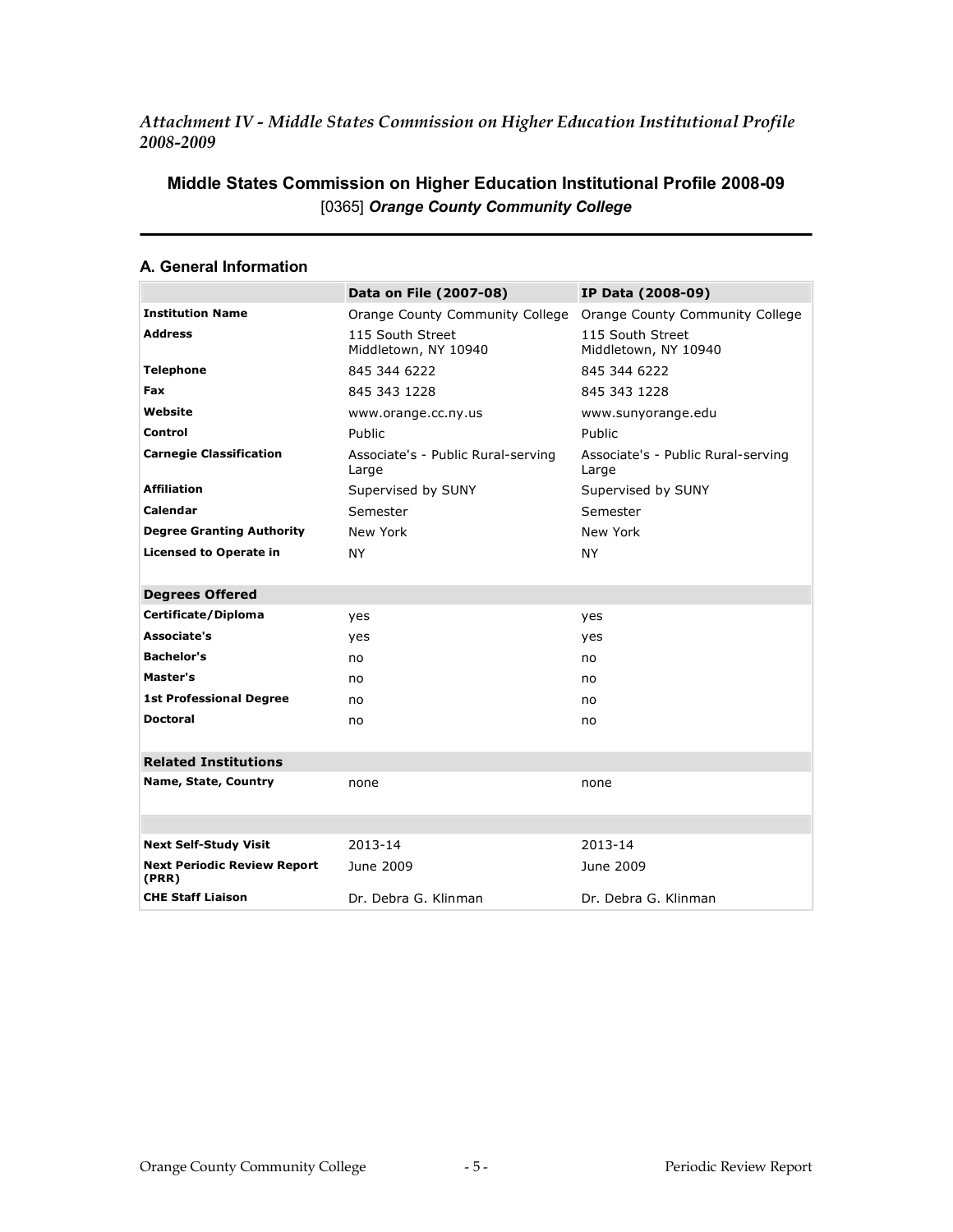## **B. Key Contacts**

| <b>Key Contact</b>                                  | Data on File (2007-08)                                                                                                           | IP Data (2008-09)                                                                                                                |
|-----------------------------------------------------|----------------------------------------------------------------------------------------------------------------------------------|----------------------------------------------------------------------------------------------------------------------------------|
| <b>System/District Chief Exec</b><br><b>Officer</b> | Dr. John B. Clark<br>Interim Chancellor<br><b>State University Plaza</b><br>Albany, NY 12246                                     | Dr. Nancy L. Zimpher<br>Chancellor<br><b>State University Plaza</b><br>Albany, NY 12246                                          |
|                                                     | Phone: 518 443 5355<br>Fax: 518 443 5360<br>Email: chancellor@suny.edu                                                           | Phone: 518 443 5355<br>Fax: 518 443 5360<br>Email: Nancy.Zimpher@suny.edu                                                        |
|                                                     |                                                                                                                                  |                                                                                                                                  |
| <b>Chief Executive Officer</b>                      | Dr. William Richards<br>President<br>115 South Street<br>Middletown, NY 10940                                                    | Dr. William Richards<br>President<br>115 South Street<br>Middletown, NY 10940                                                    |
|                                                     | Phone: 845 341 4971<br>Fax: none<br>Email: president@sunyorange.edu                                                              | Phone: 845 341 4971<br>Fax: none<br>Email: president@sunyorange.edu                                                              |
|                                                     |                                                                                                                                  |                                                                                                                                  |
| <b>Chief Academic Officer</b>                       | Dr. Catherine Chew<br>Vice President for Academic Affairs<br>115 South Street<br>Middletown, NY 10940                            | Mr. Richard Heppner<br>Interim Vice President of Academic<br><b>Affairs</b><br>115 South Street<br>Middletown, NY 10940          |
|                                                     | Phone: 845 341 4768<br>Fax: 845 341 4999<br>Email: catherine.chew@sunyorange.edu Fax: none                                       | Phone: 845 341 4838<br>Email: richard.heppner@sunyorange.edu                                                                     |
|                                                     |                                                                                                                                  |                                                                                                                                  |
| <b>Chief Financial Officer</b>                      | Mr. Dan Bloomer<br><b>VP</b> for Administration<br>115 South Street<br>Middletown, NY 10940                                      | Mr. Dan Bloomer<br>VP for Administration<br>115 South Street<br>Middletown, NY 10940                                             |
|                                                     | Phone: 845 341 4905<br>Fax: 845 341 4097<br>Email: dan.bloomer@sunyorange.edu                                                    | Phone: 845 341 4905<br>Fax: 845 341 4097<br>Email: dan.bloomer@sunyorange.edu                                                    |
|                                                     |                                                                                                                                  |                                                                                                                                  |
| <b>Accreditation Liaison Officer</b>                | Ms. Christine Work<br>Director of Institutional Planning,<br>Assessment and Research<br>115 South Street<br>Middletown, NY 10940 | Ms. Christine Work<br>Director of Institutional Planning,<br>Assessment and Research<br>115 South Street<br>Middletown, NY 10940 |
|                                                     | Phone: 845 341 4763<br>Fax: 845 341 4999<br>Email: christine.work@sunyorange.edu                                                 | Phone: 845 341 4763<br>Fax: 845 341 4999<br>Email: christine.work@sunyorange.edu                                                 |
|                                                     |                                                                                                                                  |                                                                                                                                  |
| <b>Director of the Library</b>                      | Ms. Susan Parry<br>Director Library<br>115 South Street<br>Middletown, NY 10940                                                  | Ms. Susan Parry<br><b>Director Library</b><br>115 South Street<br>Middletown, NY 10940                                           |
|                                                     | Phone: 845 341 4251<br>Fax: none<br>Email: susan.parry@sunyorange.edu                                                            | Phone: 845 341 4251<br>Fax: none<br>Email: susan.parry@sunyorange.edu                                                            |
|                                                     |                                                                                                                                  |                                                                                                                                  |
| <b>Coordinator of Outcomes</b><br><b>Assessment</b> | Ms. Christine Work<br>Director of Institutional Planning,<br>Assessment and Research<br>115 South Street<br>Middletown, NY 10940 | Ms. Christine Work<br>Director of Institutional Planning,<br>Assessment and Research<br>115 South Street<br>Middletown, NY 10940 |
|                                                     | Phone: 845 341 4763                                                                                                              | Phone: 845 341 4763                                                                                                              |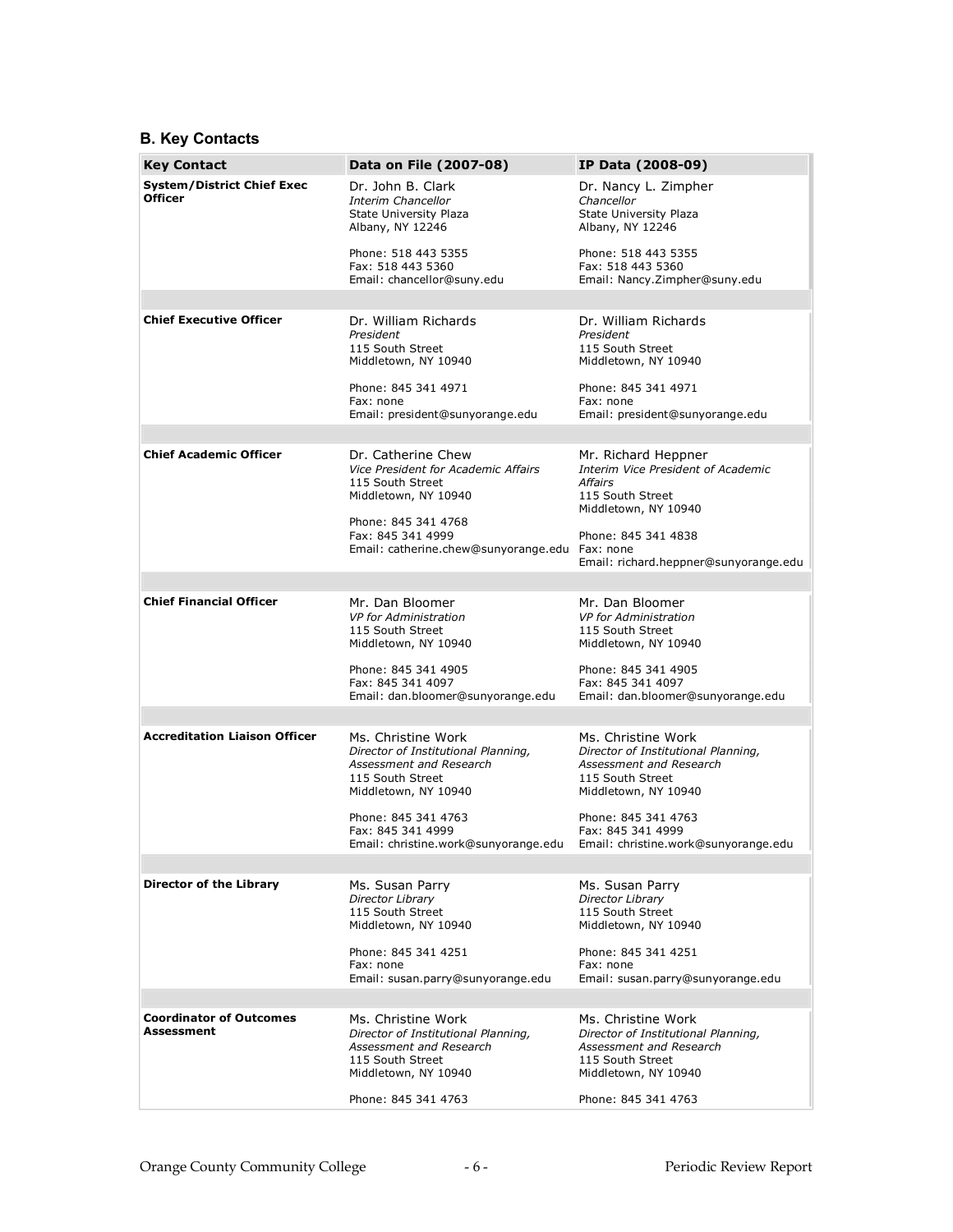|                                                                                            | Fax: 845 341 4999<br>Email: christine.work@sunyorange.edu Email: christine.work@sunyorange.edu                                   | Fax: 845 341 4999                                                                                                                             |
|--------------------------------------------------------------------------------------------|----------------------------------------------------------------------------------------------------------------------------------|-----------------------------------------------------------------------------------------------------------------------------------------------|
|                                                                                            |                                                                                                                                  |                                                                                                                                               |
| <b>Coordinator of Institutional</b><br><b>Research Functions</b>                           | Ms. Christine Work<br>Director of Institutional Planning,<br>Assessment and Research<br>115 South Street<br>Middletown, NY 10940 | Ms. Christine Work<br>Director of Institutional Planning,<br>Assessment and Research<br>115 South Street<br>Middletown, NY 10940              |
|                                                                                            | Phone: 845 341 4763<br>Fax: 845 341 4999<br>Email: christine.work@sunyorange.edu                                                 | Phone: 845 341 4763<br>Fax: 845 341 4999<br>Email: christine.work@sunyorange.edu                                                              |
|                                                                                            |                                                                                                                                  |                                                                                                                                               |
| <b>Chair: Self-Study Steering</b><br><b>Committee</b>                                      | Ms. Christine Work<br>Director of Institutional Planning,<br>Assessment and Research<br>115 South Street<br>Middletown, NY 10940 | Ms. Christine Work<br>Director of Institutional Planning,<br>Assessment and Research<br>115 South Street<br>Middletown, NY 10940              |
|                                                                                            | Phone: 845 341 4763<br>Fax: 845 341 4999<br>Email: christine.work@sunyorange.edu                                                 | Phone: 845 341 4763<br>Fax: 845 341 4999<br>Email: christine.work@sunyorange.edu                                                              |
|                                                                                            |                                                                                                                                  |                                                                                                                                               |
| <b>Co-Chair: Self-Study Steering</b><br>Committee                                          | none                                                                                                                             | none                                                                                                                                          |
|                                                                                            |                                                                                                                                  |                                                                                                                                               |
| Person in the President's Office<br><b>To Whom MSCHE Invoices</b><br><b>Should be Sent</b> | Ms. Christine Work<br>Director of Institutional Planning,<br>Assessment and Research<br>115 South Street<br>Middletown, NY 10940 | Ms. Christine Work<br>Director of Institutional Planning,<br>Assessment and Research<br>115 South Street<br>Middletown, NY 10940              |
|                                                                                            | Phone: 845 341 4763<br>Fax: 845 341 4999<br>Email: christine.work@sunyorange.edu                                                 | Phone: 845 341 4763<br>Fax: 845 341 4999<br>Email: christine.work@sunyorange.edu                                                              |
|                                                                                            |                                                                                                                                  |                                                                                                                                               |
| Person Completing IP Financials Ms. Roz Smith                                              | Comptroller<br>115 South Street<br>Middletown, NY 10940<br>Phone: 845 341 4903<br>Fax: none<br>Email: rosmith@sunyorange.edu     | Ms. Roz Smith<br>Comptroller<br>115 South Street<br>Middletown, NY 10940<br>Phone: 845 341 4903<br>Fax: none<br>Email: rosmith@sunyorange.edu |
|                                                                                            |                                                                                                                                  |                                                                                                                                               |
|                                                                                            |                                                                                                                                  |                                                                                                                                               |
| Person Completing IP (Key<br>User)                                                         | Ms. Christine Work<br>Director of Institutional Planning,<br>Assessment and Research<br>115 South Street<br>Middletown, NY 10940 | Ms. Christine Work<br>Director of Institutional Planning,<br>Assessment and Research<br>115 South Street<br>Middletown, NY 10940              |
|                                                                                            | Phone: 845 341 4763<br>Fax: 845 341 4999<br>Email: christine.work@sunyorange.edu                                                 | Phone: 845 341 4763<br>Fax: 845 341 4999<br>Email: christine.work@sunyorange.edu                                                              |
|                                                                                            |                                                                                                                                  |                                                                                                                                               |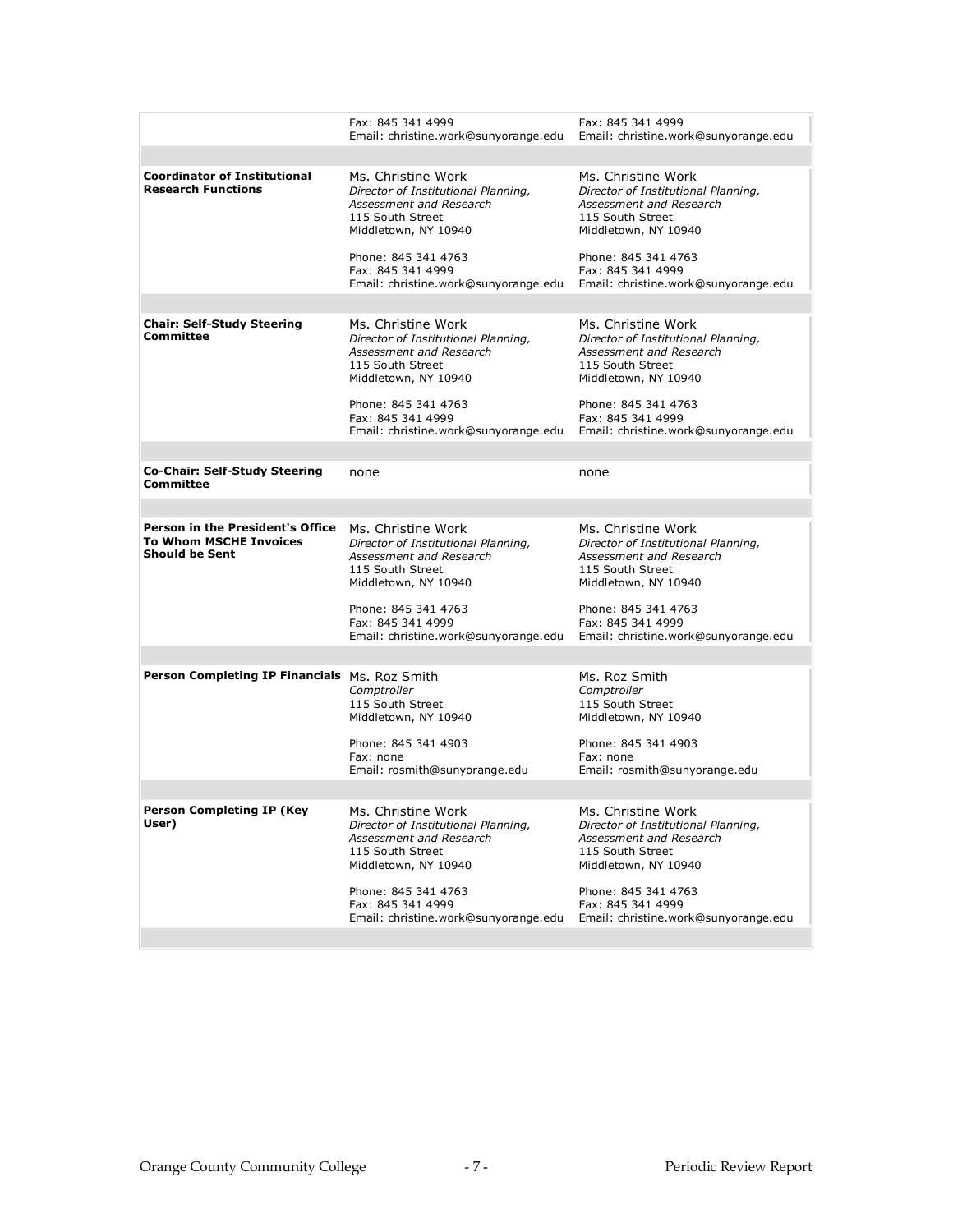#### **C. Graduation Data**

#### **Awards Granted**

| Awards                                                                                                 | Data on File<br>$(2007-08)$ | <b>IP Data</b><br>$(2008-09)$ |
|--------------------------------------------------------------------------------------------------------|-----------------------------|-------------------------------|
| Associate's                                                                                            | 706                         | 655                           |
| <b>Bachelor's</b>                                                                                      | 0                           | 0                             |
| Master's                                                                                               | 0                           | 0                             |
| <b>1st Professional</b>                                                                                | 0                           | 0                             |
| <b>Doctoral</b>                                                                                        | 0                           | 0                             |
| Diploma/Certificate                                                                                    | 13                          | 12                            |
|                                                                                                        |                             |                               |
| Does your institution have undergraduate programs?                                                     | yes                         | yes                           |
| Do your undergraduate programs serve only transfer students? See<br>instructions if the answer is yes. | no                          | no                            |

## **Completers**

| 2-year Institutions only                       | Data on File<br>$(2007-08)$ | IP Data<br>$(2008-09)$ |
|------------------------------------------------|-----------------------------|------------------------|
| <b>Total Number of students in the cohort</b>  |                             | 1184                   |
| Number completed within 150% of time to degree |                             | 182                    |
| <b>Total transfers out</b>                     |                             | 234                    |
|                                                |                             |                        |
| 4-year Institutions w/ Baccalaureate Programs  |                             |                        |
| <b>Total Number of students in the cohort</b>  | 0                           | 0                      |
| Number completed within 150% of time to degree | 0                           | 0                      |
| <b>Total transfers out</b>                     | 0                           |                        |

#### **D. Enrollment**

|                                                                                | Data on File (2007-08)           |   | <b>IP Data (2008-09)</b> |          |
|--------------------------------------------------------------------------------|----------------------------------|---|--------------------------|----------|
|                                                                                | <b>Undergraduate</b><br>Graduate |   | <b>Undergraduate</b>     | Graduate |
| Total credit hours of all part-time students                                   | 17646                            | 0 | 17684                    |          |
| <b>Number of credit hours for the credit load of a full 15</b><br>time student |                                  | 0 | 15                       |          |
| <b>Full-Time Head Count</b>                                                    | 3452                             | 0 | 3653                     |          |
| <b>Part-Time Head Count</b>                                                    | 3150                             | 0 | 3110                     |          |

### **Credit Enrollment**

|                                                                                                 | Data on File IP Data<br>$(2007-08)$ | $(2008-09)$ |
|-------------------------------------------------------------------------------------------------|-------------------------------------|-------------|
| Number of Students matriculated, enrolled in degree programs (Undergraduate + 5514<br>Graduate) |                                     | 5608        |
| $\mid$ Number of Students not matriculated, enrolled in credit-bearing courses                  | 1079                                | 1155        |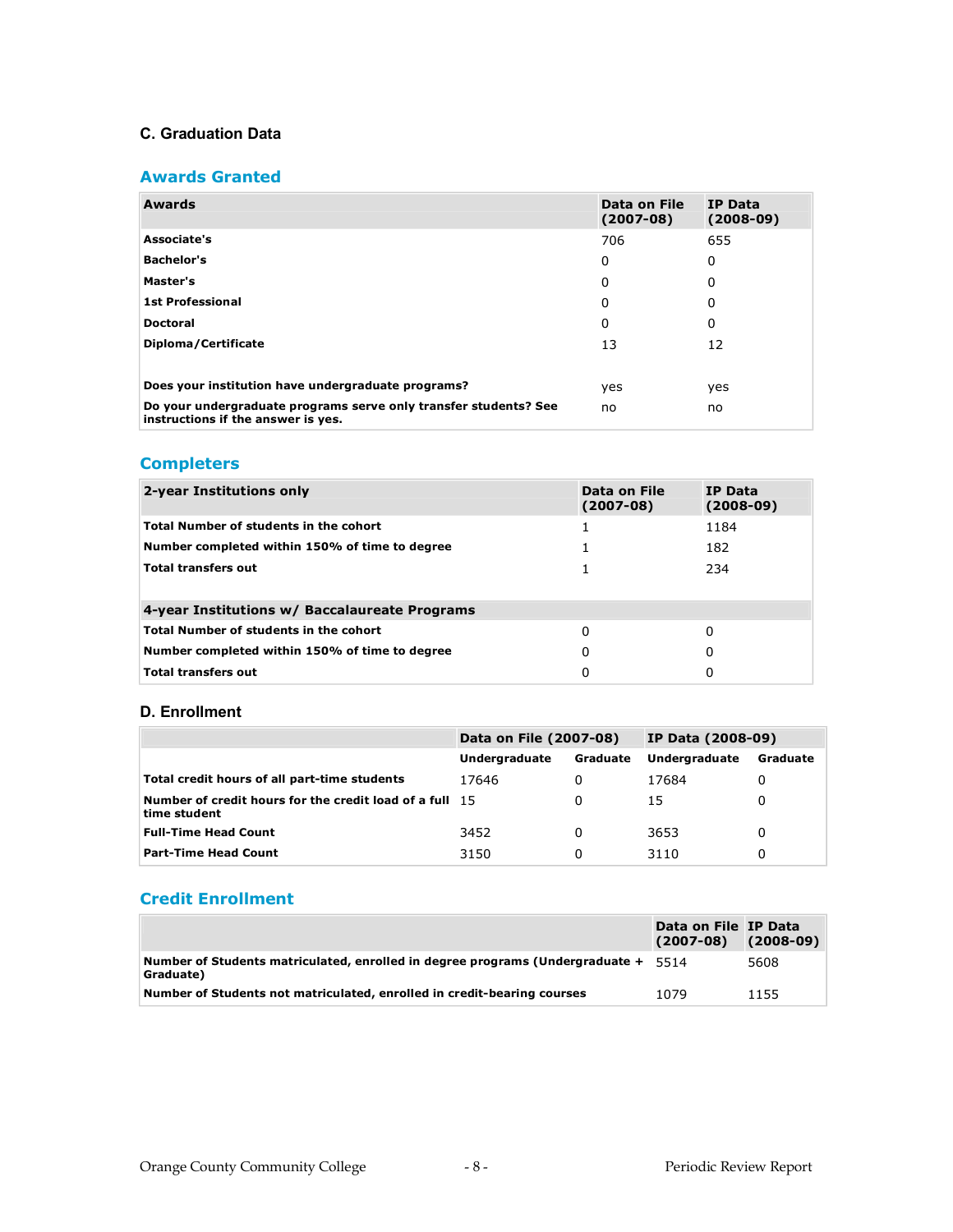### **Non-Credit Enrollment**

|                                                                                                                                  | Data on<br><b>File</b><br>(2007-<br>08) | <b>IP Data</b><br>$(2008 -$<br>09) |
|----------------------------------------------------------------------------------------------------------------------------------|-----------------------------------------|------------------------------------|
| Number of Students enrolled in non-credit, graduate level courses                                                                | 0                                       | 0                                  |
| Number of Students enrolled in non-credit, undergraduate level and other<br>continuing education (excluding avocational) courses | 2514                                    | 533                                |
| Number of Students in non-credit avocational continuing education courses                                                        | 1514                                    | 2763                               |

#### **Notes**

In converting to Banner, CAPE non-credit courses may have been re-categorized resulting in the discrepancy between 2007-2008 and 2008-2009 enrollment.

#### **E. Distance Learning**

|                   |                                                                                                                                                                          |                   | Data on<br><b>File</b><br>$(2007 -$<br>08) | <b>IP Data</b><br>$(2008 -$<br>09) |
|-------------------|--------------------------------------------------------------------------------------------------------------------------------------------------------------------------|-------------------|--------------------------------------------|------------------------------------|
|                   | Did your institution offer courses for distance learning (i.e., courses that may be<br>completed entirely by distance learning) in the most recent prior year (2007-08)? |                   | Yes.                                       | <b>Yes</b>                         |
| <b>Enrollment</b> |                                                                                                                                                                          |                   |                                            |                                    |
|                   | Data on File (2007-08)                                                                                                                                                   | IP Data (2008-09) |                                            |                                    |
| Headcount         | 472                                                                                                                                                                      | 661               |                                            |                                    |
| <b>Programs</b>   |                                                                                                                                                                          |                   |                                            |                                    |
|                   | Data on File (2007-08)                                                                                                                                                   | IP Data (2008-09) |                                            |                                    |
| <b>Programs</b>   | 0                                                                                                                                                                        | 0                 |                                            |                                    |

#### **Notes**

Orange County Community College recently received approval from the State University of New York and NY State Education Department for the AS in Accounting and the AA in Business Management degree programs to be offered via distance learning.

#### **F. Regional, National, and Specialized Accreditation**

| Data on File (2007-08)                                                                                             | IP Data (2008-09)                                                      |
|--------------------------------------------------------------------------------------------------------------------|------------------------------------------------------------------------|
|                                                                                                                    | <b>Accreditors Recognized by U.S.</b><br><b>Secretary of Education</b> |
| ٠<br>American Dental Association (ADA), Commission on Dental<br>Accreditation                                      | National Accrediting Agency<br>for the Clinical Laboratory             |
| ٠<br>American Occupational Therapy Association (AOTA), Accreditation<br>Council for Occupational Therapy Education | Sciences (NAACLS)                                                      |
| ٠<br>American Physical Therapy Association (APTA), Commission on<br>Accreditation                                  |                                                                        |
| ٠<br>Association of Collegiate Business Schools and Programs (ACBSP)                                               |                                                                        |
| Joint Review Committee on Education in Radiologic Technology<br>(JRCERT)                                           |                                                                        |
| ٠<br>National Accrediting Agency for the Clinical Laboratory Sciences<br>(NAACLS)                                  |                                                                        |
| п<br>National League for Nursing (NLN), Accrediting Commission                                                     |                                                                        |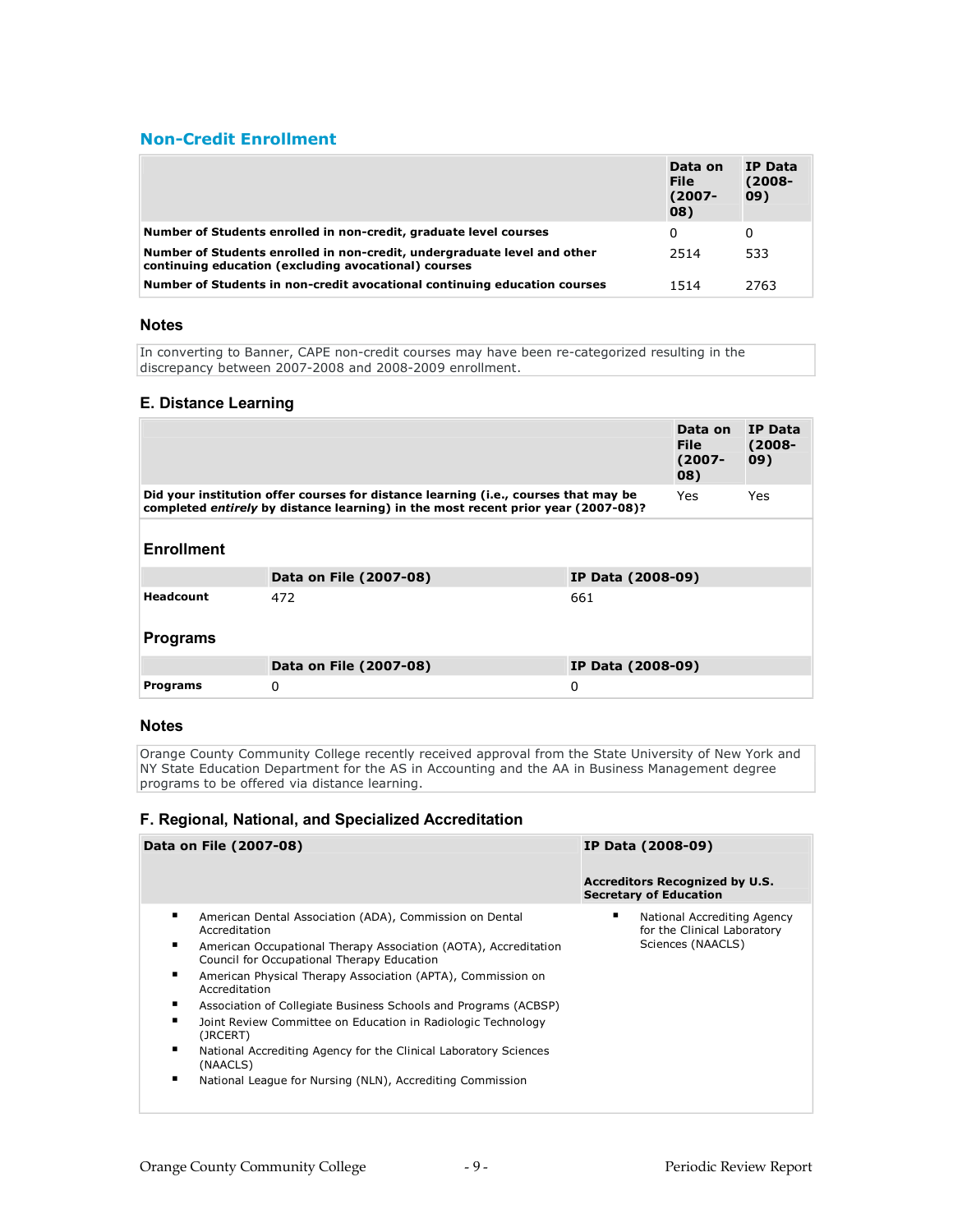#### **G. Instructional Personnel** (as of Fall 2008)

|                                                        | Data on File (2007-08)               |                               | IP Data (2008-09)                    |                               |  |
|--------------------------------------------------------|--------------------------------------|-------------------------------|--------------------------------------|-------------------------------|--|
|                                                        |                                      |                               |                                      |                               |  |
|                                                        | <b>Full-Time</b><br><b>Headcount</b> | Part-Time<br><b>Headcount</b> | <b>Full-Time</b><br><b>Headcount</b> | Part-Time<br><b>Headcount</b> |  |
| <b>Tenured Faculty</b>                                 | 109                                  | 0                             | 106                                  | 0                             |  |
| <b>Non-Tenured Faculty</b><br>(On Tenure Track)        | - 23                                 | 0                             | 29                                   | 0                             |  |
| <b>Non-Tenured Faculty</b><br>(Not On Tenure<br>Track) | 11                                   | 391                           | 6                                    | 340                           |  |

#### **H. Related Educational Activities**

#### **H1. Study Abroad**

This section is only required if your institution's Self-Study Visit is scheduled for 2009-10 or 2010-11, or if your institution's Periodic Review Report (PRR) is due to be submitted in June 2010. Note: Your institution's next Self-Study Visit is scheduled for 2013-14. Your institution's next Periodic Review Report (PRR) is due to be submitted in June 2009.

#### **H-2. Branch Campuses** (as of Fall 2008)

| Data on File (2007-08) | <b>IP Data (2008-09)</b> |
|------------------------|--------------------------|
| No Branch Campuses.    | No Branch Campuses.      |

#### **H-3. Additional Locations** (as of Fall 2008)

| Data on File (2007-08)   | <b>IP Data (2008-09)</b> |
|--------------------------|--------------------------|
| No Additional Locations. | No Additional Locations. |

#### **H4. Other Instructional Sites (as of Fall 2008)**

|                               | Data on File (2007-08)       | IP Data (2008-09)                    |
|-------------------------------|------------------------------|--------------------------------------|
| <b>Name</b>                   | OCCC High School Program     | Community College in the High School |
| City/State/Country            | Various in Orange County, NY | Various in Orange County, NY         |
| <b>Headcount (For Credit)</b> | 740                          | 853                                  |
|                               |                              |                                      |
| <b>Name</b>                   | Monroe Woodbury High School  | Monroe Woodbury High School          |
| City/State/Country            | Central Valley, NY           | Central Valley, NY                   |
| <b>Headcount (For Credit)</b> | 42                           | 94                                   |
|                               |                              |                                      |
| <b>Name</b>                   | Newburgh Extension Center    | Newburgh Extension Center            |
| City/State/Country            | Newburgh, NY                 | Newburgh, NY                         |
| <b>Headcount (For Credit)</b> | 1212                         | 1421                                 |
|                               |                              |                                      |
| <b>Name</b>                   | Port Jervis High School      | Port Jervis High School              |
| City/State/Country            | Port Jervis, NY              | Port Jervis, NY                      |
| <b>Headcount (For Credit)</b> | 45                           | 83                                   |
|                               |                              |                                      |
| <b>Name</b>                   | Warwick High School          | Warwick High School                  |
| City/State/Country            | Warwick, NY                  | Warwick, NY                          |
| <b>Headcount (For Credit)</b> | 21                           | 57                                   |